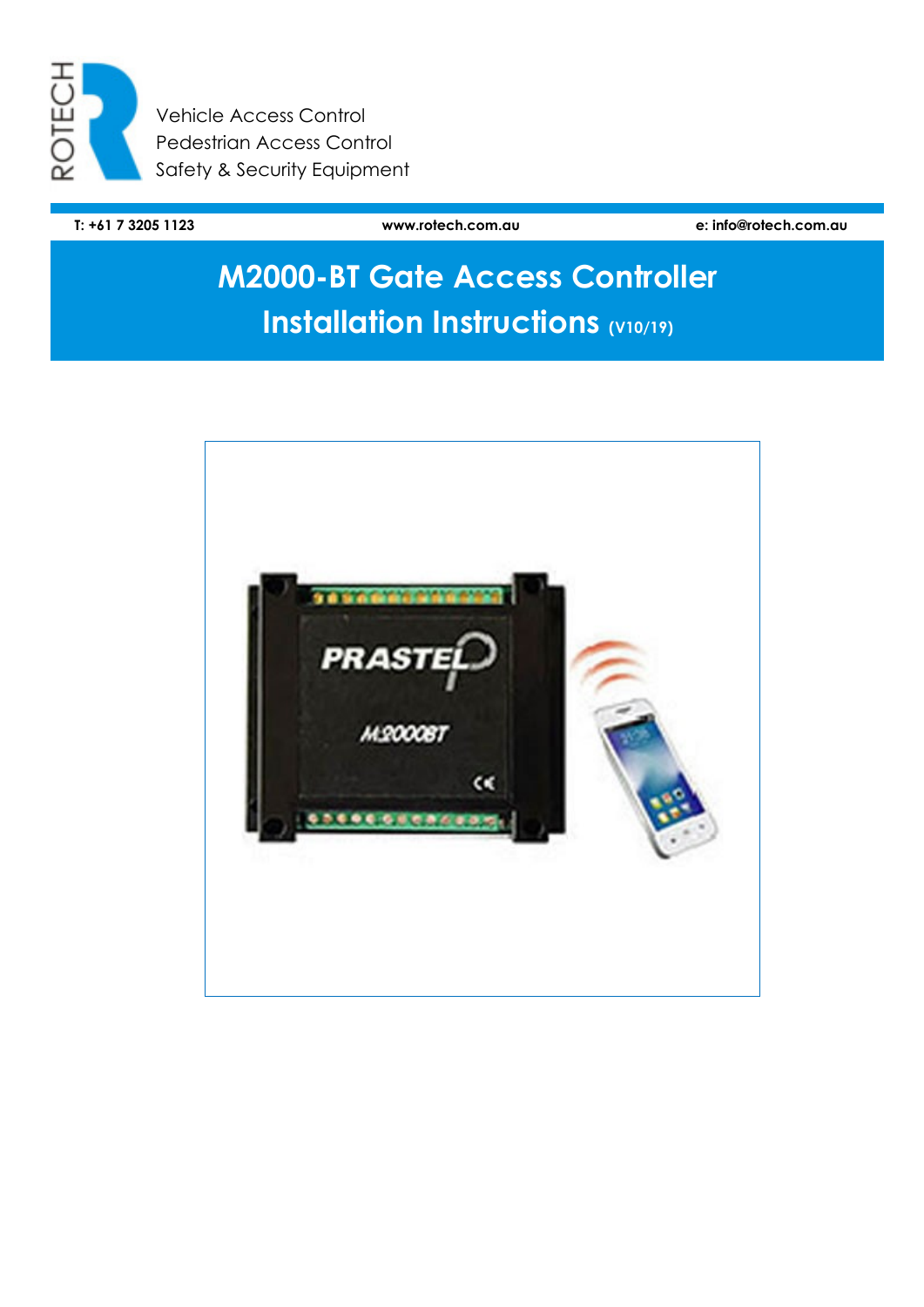

#### *General :*

The standalone access control **M2000-BT** is easily programmable and managed wirelessly with the user-friendly application M2000-BT (IPhone® and Android® suitable). The M2000-BT application is available on the Appstore for IPhone® users and on the Playstore for Android® users. The controller has 2 external reader inputs and work as a 433MHz receiver.

## *Technical overview :*

| Power supply                 | 12VDC                              |  |
|------------------------------|------------------------------------|--|
| Average consumption          | $< 100$ mA                         |  |
| Receiver frequency           | 433Mhz                             |  |
| Number of users memorisable  | 2000                               |  |
| Number of events memorisable | 3000                               |  |
| Number of reader input       | $\mathcal{P}$                      |  |
| Types of reader input        | Wiegand 26, 30, 37 bit             |  |
| Number of relay output       | $\overline{\phantom{a}}$           |  |
| Types of relay output        | Pulse 1-18 seconds;                |  |
|                              | Latch                              |  |
| Contact capacity             | 1A @ 12V                           |  |
| Number of RS485 output       | 1                                  |  |
| Working temperature          | $-20^{\circ}$ C to $+55^{\circ}$ C |  |
| DIN rail mount               | Yes                                |  |
| Screw fixing                 | Yes                                |  |
| IP ratings                   | <b>IP 20</b>                       |  |
| Size / Weight                | 115x90x40mm - 200g                 |  |

## *Programming and management :*

On the M2000-BT application available on IPhone® (Appstore) and Android® (Playstore).

#### *Indicator LED :*

|                          | <b>STATE</b>                           | LED1: BLUE                             | LED2: RED                              |
|--------------------------|----------------------------------------|----------------------------------------|----------------------------------------|
| Smartphone<br>connection | Waiting smartphone<br>connection       | Alim<br><b>Bus</b><br>1 flash every 5s |                                        |
|                          | Smartphone connected                   | Alim<br><b>Bus</b><br>ON               |                                        |
| ID reading               | Denied ID<br>$\boldsymbol{\mathsf{X}}$ |                                        | Bus<br>2 Flashes                       |
|                          | Authorized ID<br>$\checkmark$          |                                        | Alim<br><b>Bus</b><br>ON <sub>1s</sub> |

ISM2000-BT \_FR\_ENG\_05\_19